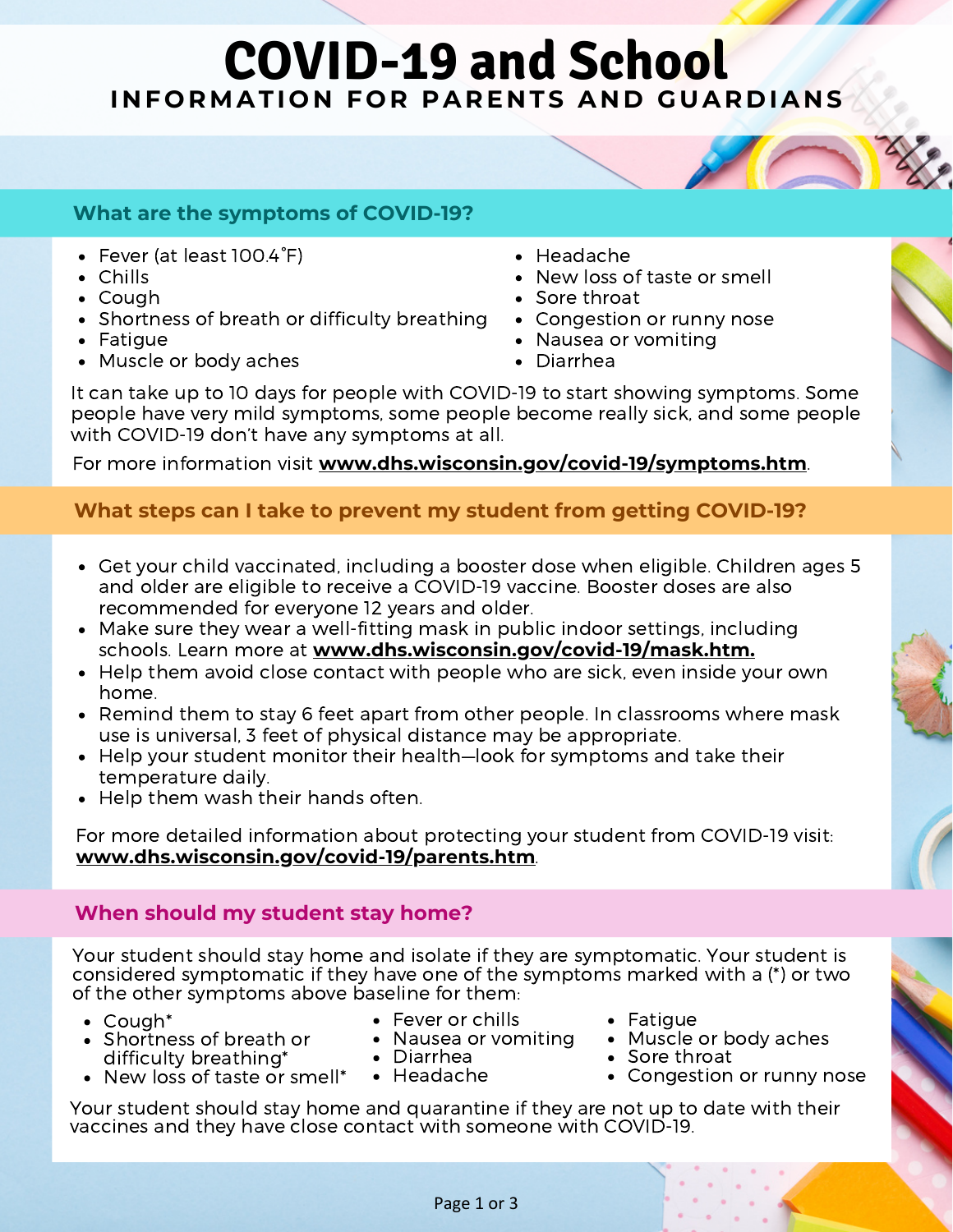#### **How long does my student need to stay home if they tested positive for or have symptoms of COVID-19?**



If your student has symptoms they should stay away from others and isolate for at least 5 full days. They can end isolation if they are fever-free for 24 hours without the use of fever-reducing medication and their other symptoms have improved. They should continue to wear a well-fitting mask when around others for an additional 5 days.

If your student does not have symptoms and they tested positive for COVID-19, they should stay home for at least 5 days after the day they were tested and keep away from other people as much as possible. They can end isolation after 5 full days if they continue to have no symptoms and wear a well-fitting mask when around others for an additional 5 days.

#### **What if my student becomes sick but has a negative PCR\* test for COVID-19?**

They should stay home until they are feeling better and they have not had a fever for 24 hours without using any medication to reduce fever.

If they visit a doctor and they tell you your student has something other than COVID-19 (like the flu or hand, foot, and mouth) then you should follow the doctor's guidelines for exclusion requirements for that disease. Review the **Wisconsin Childhood [Communicable](https://www.dhs.wisconsin.gov/publications/p4/p44397.pdf) Diseases Wall Chart, P-44397** for additional information.

\*A negative antigen test result from a symptomatic student or staff member should be confirmed with a PCR test, collected within 48 hours of the initial test. The student or staff member should isolate and siblings and household members should quarantine while waiting for the PCR results.

#### **What is "Close Contact"?**

**Close contacts** have been exposed to someone with COVID-19 and are at a greater risk of getting sick and spreading the disease to others. Examples of close contact are being within 6 feet of someone with COVID-19 for more than 15 minutes, sharing a drinking glass or eating utensil, physically touching the person or things that may have their germs on them like dirty tissues, or being coughed or sneezed on.

#### **What if my student came in "close contact" with someone who has COVID-19?**

Your student should be tested for COVID-19 at least 5 days after close contact and monitor for symptoms for 10 days, even if they are up to date with their vaccines. There are many ways to get tested for COVID-19 in Wisconsin. Contact your health care provider, your local pharmacy, or look for a community testing site in your area. You can also use a self-test. Contact **211** to be connected to resources.

If your student is not up to date with their vaccines, they should stay home to quarantine for at least 5 days after their last close contact with the person with COVID-19. They should wear a well-fitting mask at home and in public until 10 days after their last close contact.

If your student is up to date with their vaccines, they do not need to quarantine, but should wear a mask in public indoor spaces for 10 days after their last close contact.

If at any time, your student develop symptoms or tests positive, they should immediately isolate from others.